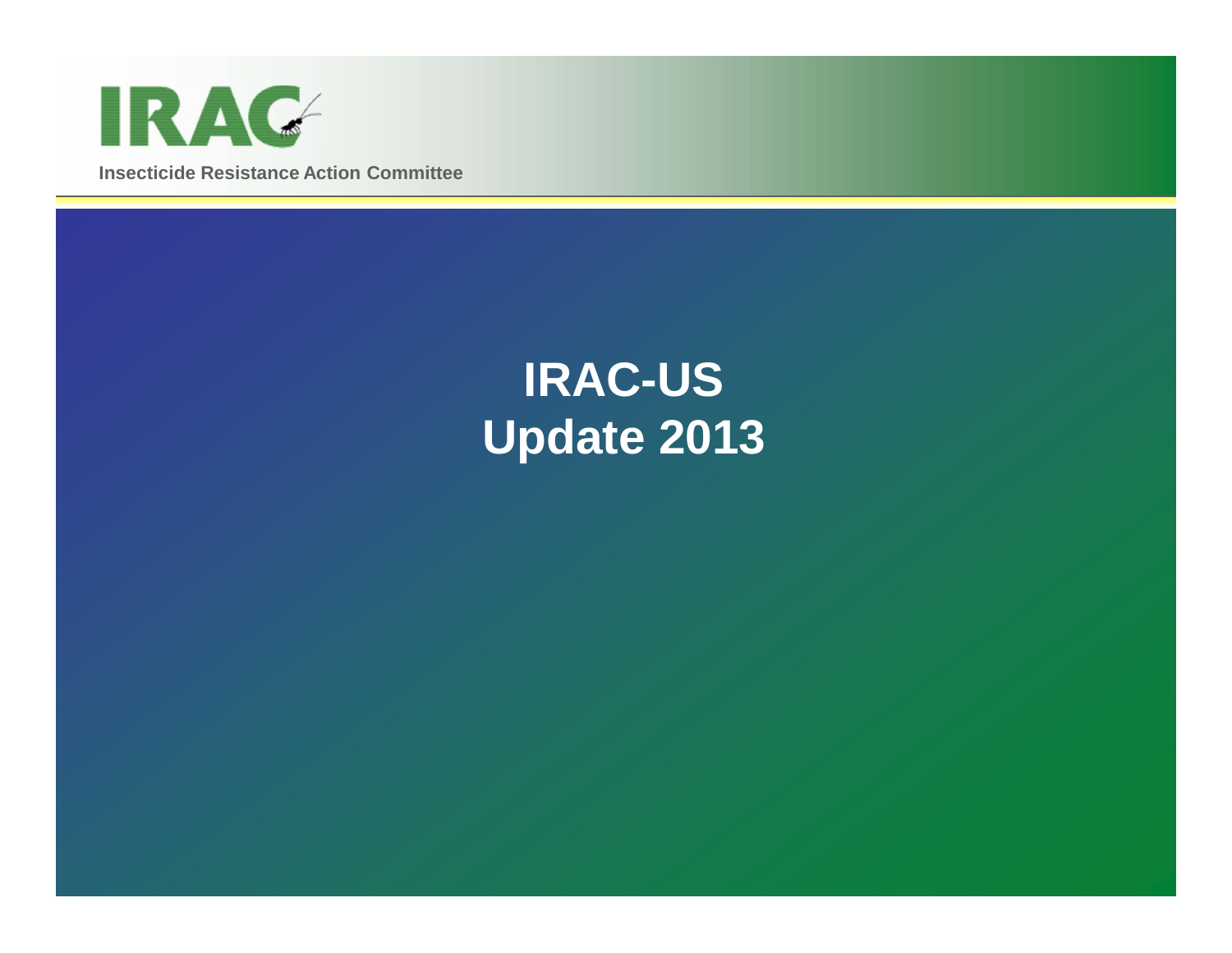

#### **Activities**

## **US E.P.A: Key Strategies of an IRM Plan**

- Symposium at 2013 ESA Meetings: Mechanisms of **Resistance, 9th in a Series.**
- **Project Updates …**
	- –Univ Nebraska: Online education modules
	- Univ Florida: Asian Citrus Psyllid control
	- $\mathcal{L}_{\mathcal{A}}$ Univ Florida: Chinch Bug control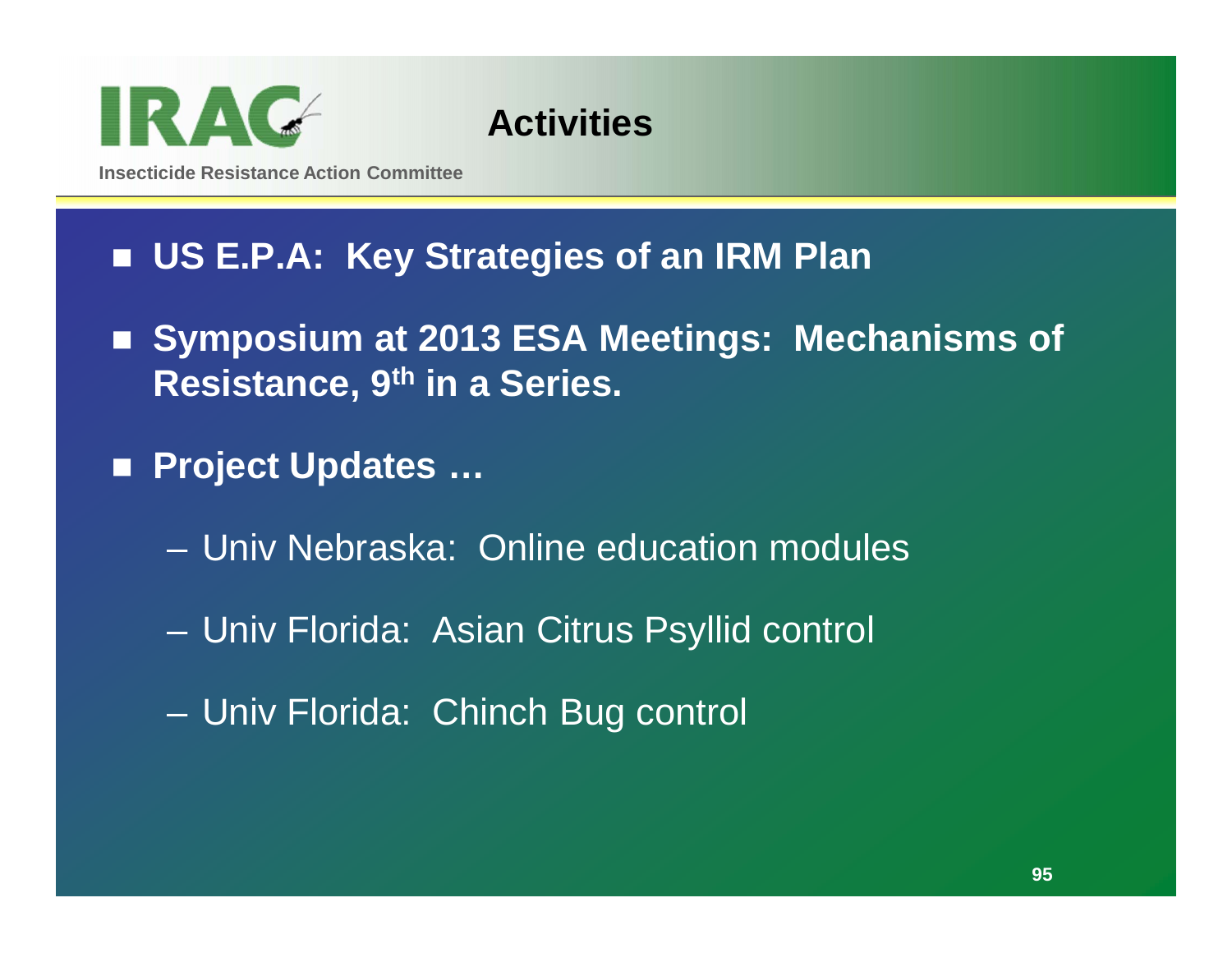

- EPA has requested to have this information.
- Next steps finalize the document and discuss with **EPA**
	- Also need to bring Mark Whalon up to speed on the document since he is now the ESA liaison to the EPA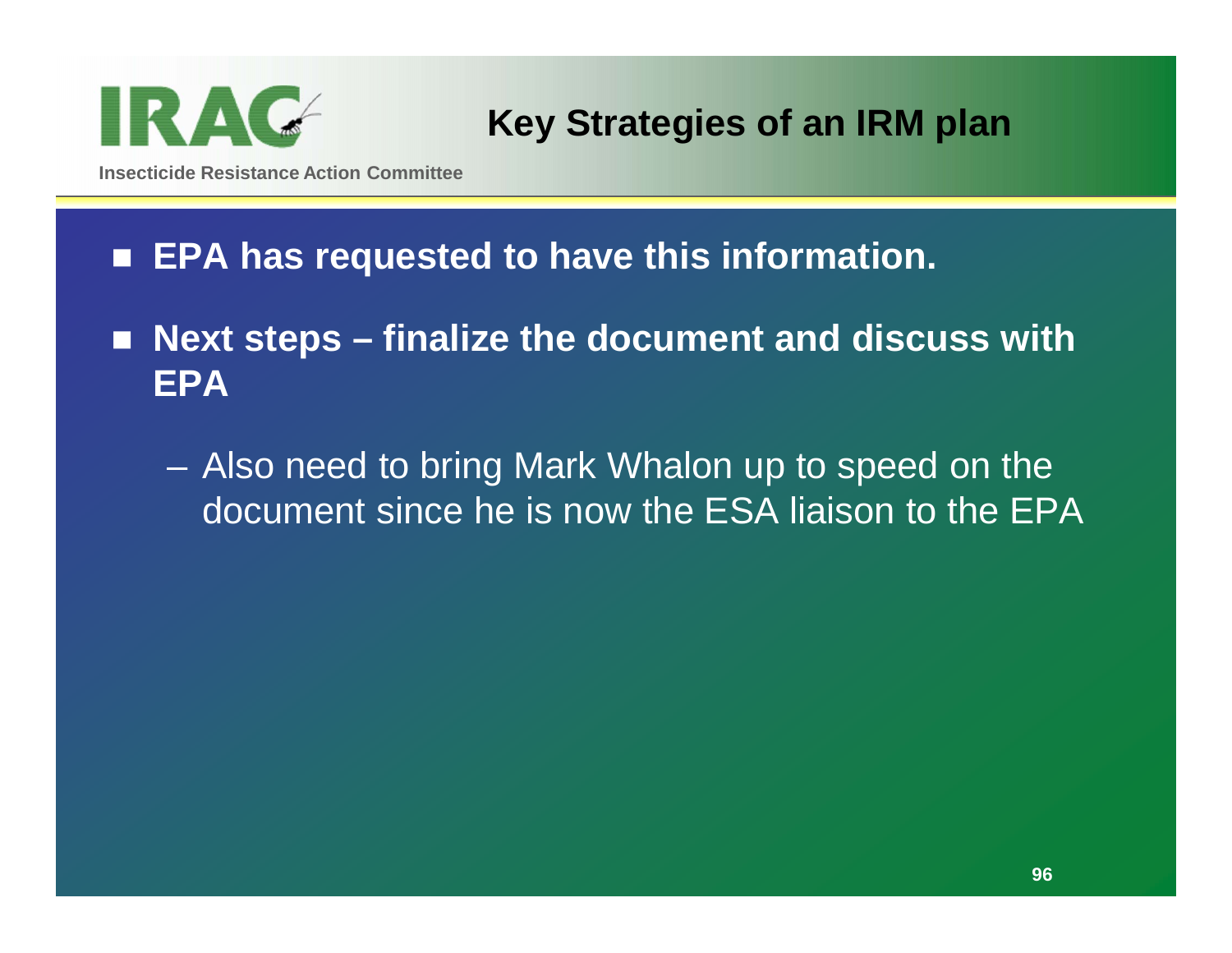

**Insecticide Resistance Action Committee**

- **Avoid repeated sequential use of insecticides based on a specific mode of action for season-long control of any target insect species which has more than one generation per crop per season.**
- Rotate with an insecticide with a different mode of **action. For insect species with multiple or overlapping generations, the insecticide resistance management plan should utilize a "treatment window" approach.**
- Always avoid using less than labeled rates of any **insecticide when used alone or in tank mixtures.**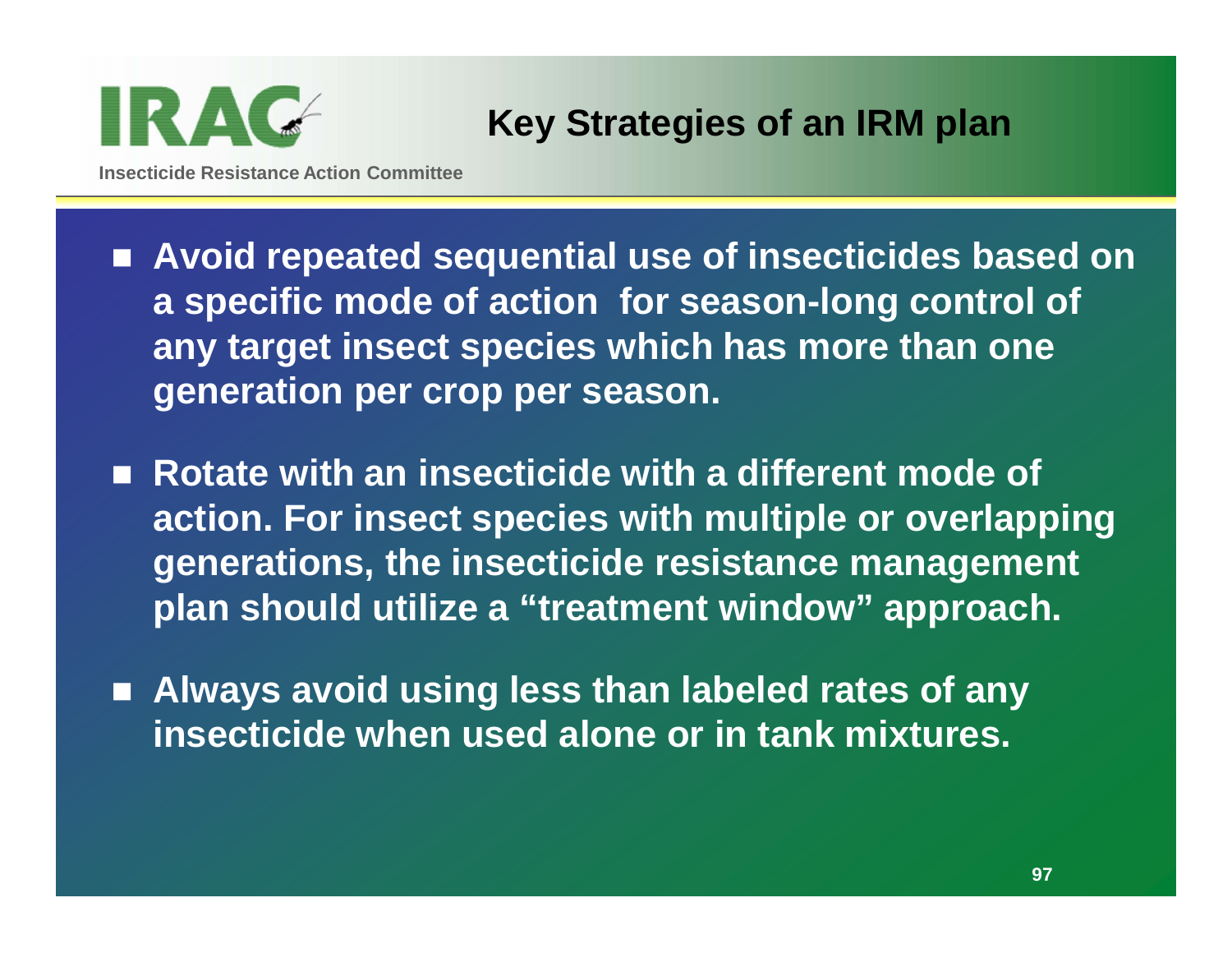

**Insecticide Resistance Action Committee**

- Applications should target against early insect **developmental stages or newly-emerged adults whenever possible.**
- When possible, encourage the availability of refugia **(fallow lands, crop rotation, weeds or other alternate hosts) where susceptible populations can survive and interbreed with selected populations from crop areas.**
- **Integrate local IPM practices specific for the crop and use area, for preventing or delaying a pest's ability to develop resistance.**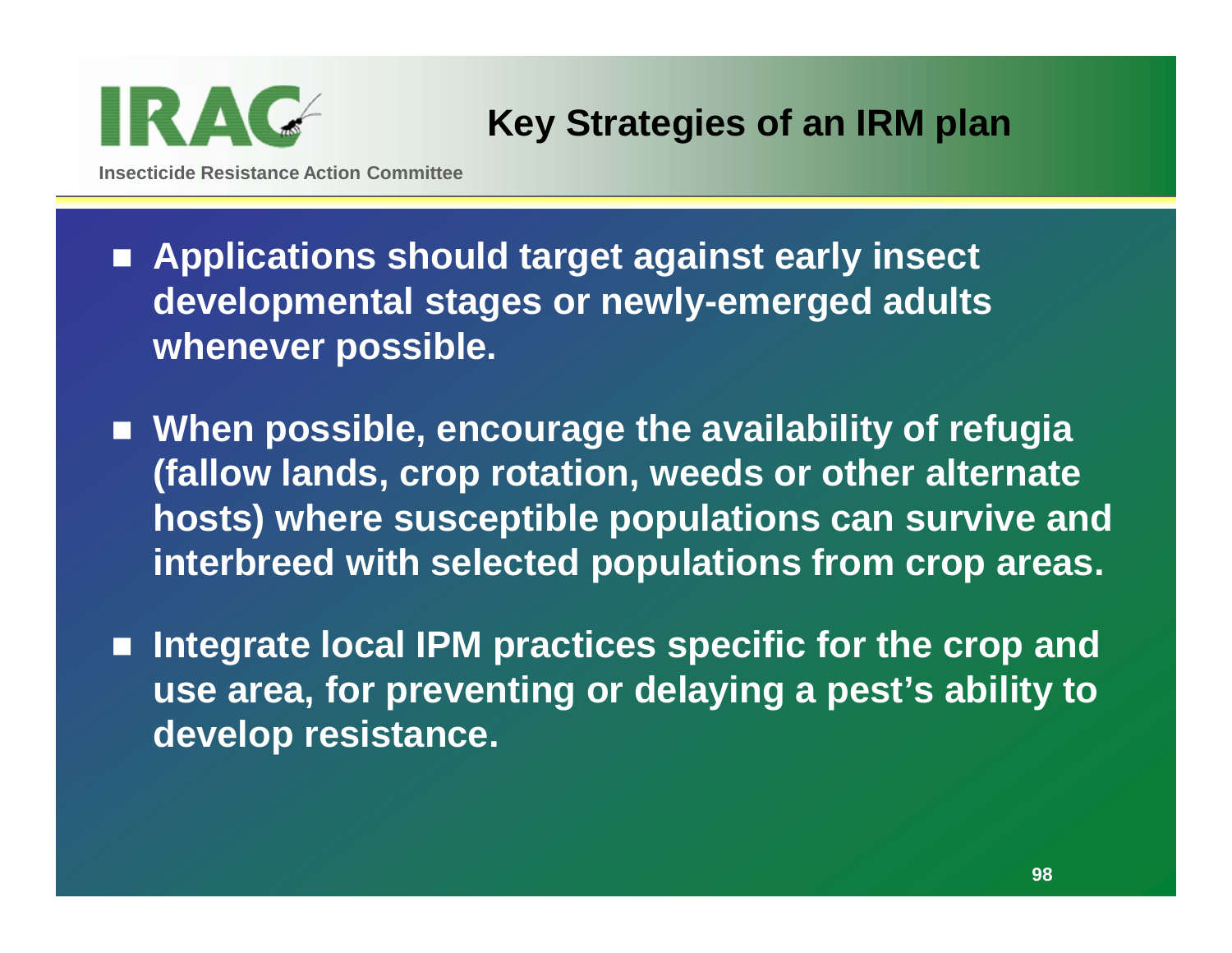

**Insecticide Resistance Action Committee**

- **Tank mixtures which involve using two or more insecticides for the same target insect are not recommended. However, tank mixtures of pesticides which utilize two different modes of action against two different insects (or mites) are acceptable. Avoid using lower-than label rate tank mixtures.**
- If field failures are common and resistance is a **reasonable cause, immediately consult your local company representative or agricultural advisor for the best alternate method of control for your area and begin remedial measures.**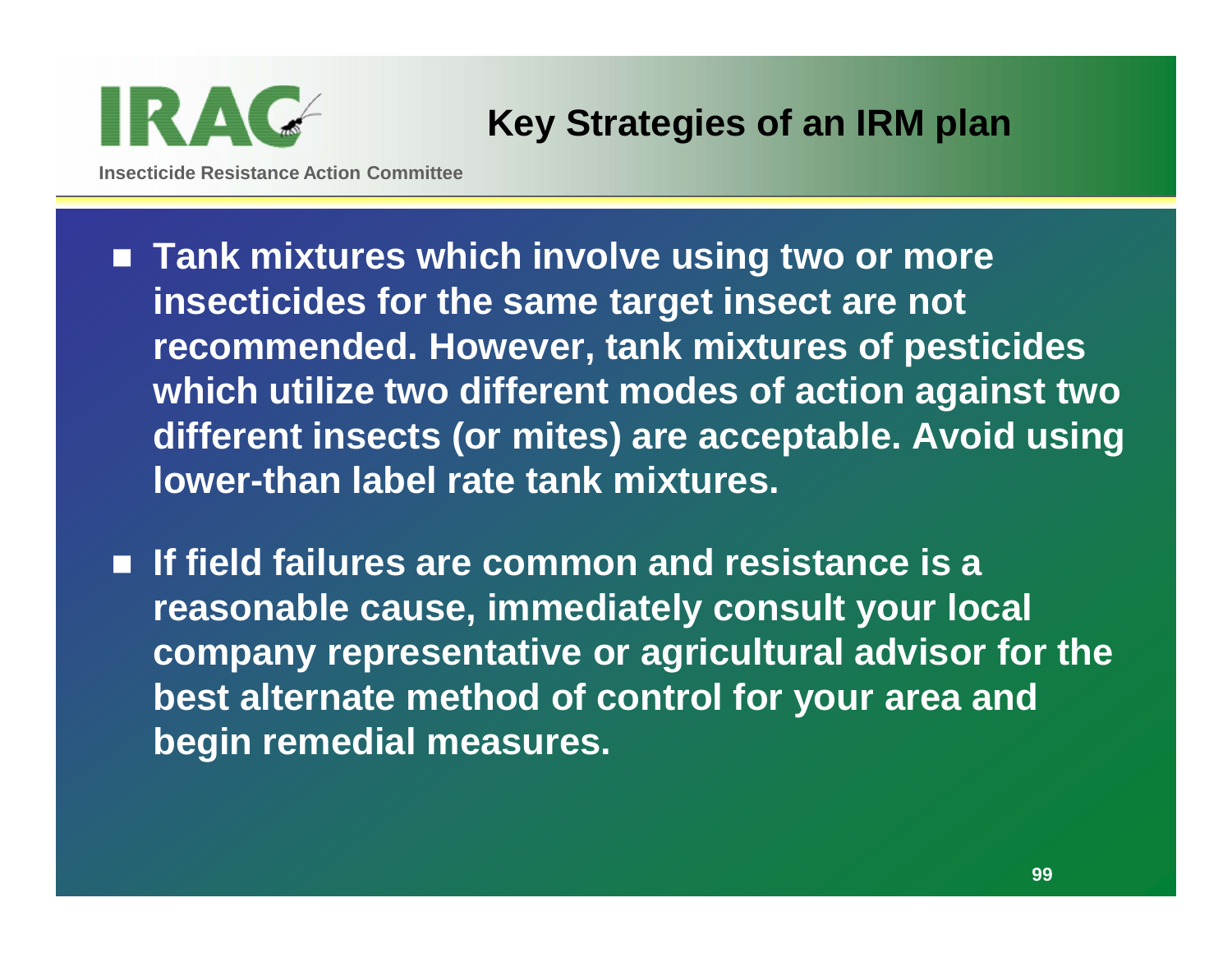

#### **2013 Proposed ESA Symposium**

**Insecticide Resistance Action Committee**

#### ■ "Mechanisms of Resistance: From Mechanism to **Management", IRAC US Symposium Series: No.9**

| Toxicodynamic consequences of selected target site<br>mutations and implications for resistance management. | Ralf Nauen - Bayer                       |
|-------------------------------------------------------------------------------------------------------------|------------------------------------------|
| H. zea                                                                                                      | Patricia Pietrantonio – Texas A&M        |
| Spinosad                                                                                                    | Tom Sparks - Dow                         |
| Neonicotinoid resistance in aphids                                                                          | Martin Williamson - Rothamsted           |
| Bt resistance in cotton                                                                                     | Graham Head - Monsanto                   |
| <b>Bedbugs</b>                                                                                              | Dini Miller - Virginia Tech University   |
| Colorado potato beetles – multiple mechanism                                                                | David Hawthorne - University of Maryland |
| Mosquitoes – resistance mechanism – behavioral                                                              | Jeff Scott - Cornell                     |
| How you manage resistance depending on mechanism                                                            | Rick Roush – University of Melbourne     |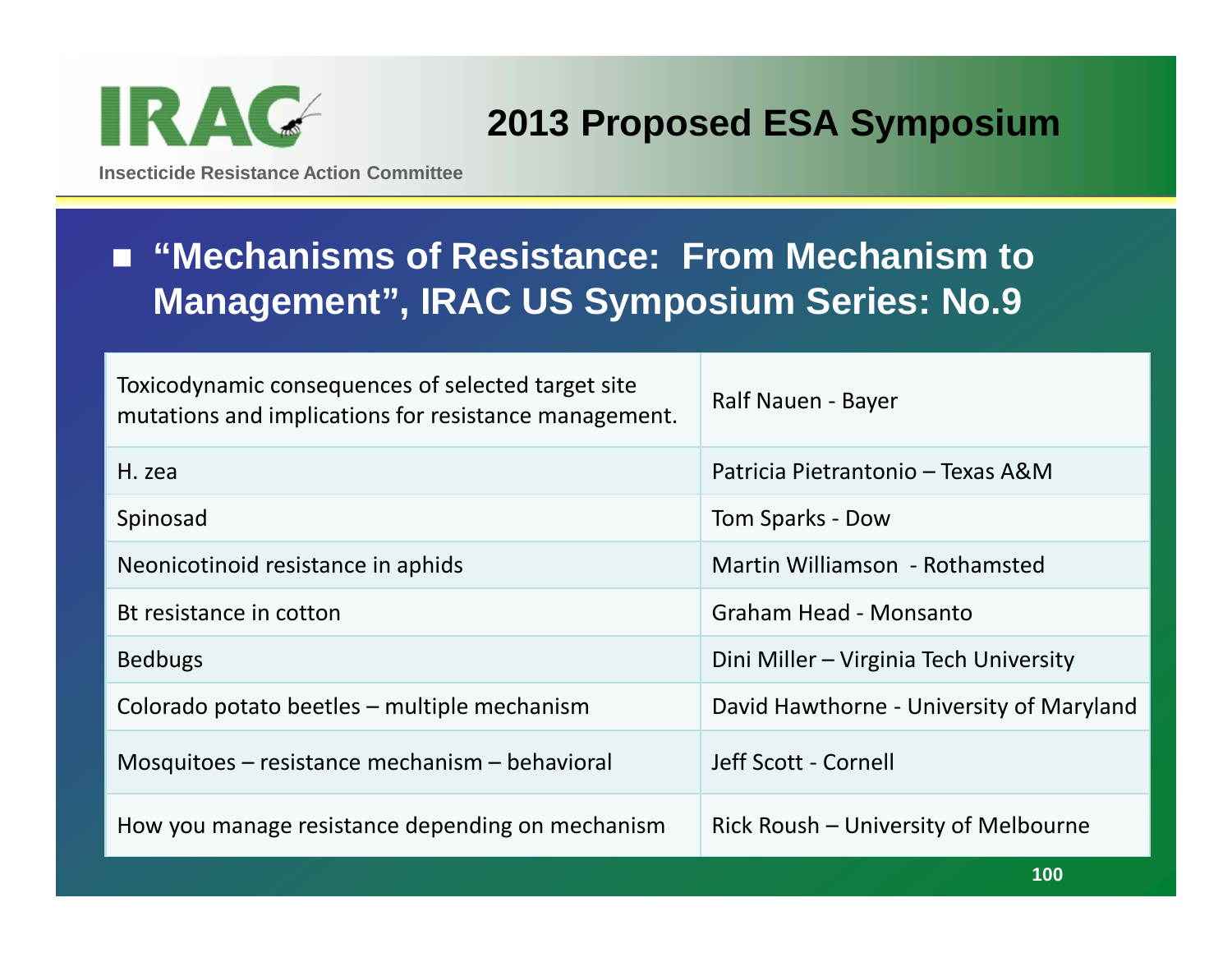

### **Projects: University of Nebraska IRM Education Modules**

This project started during the IRAC International meetings in Brussels, 2 years ago.

- О U\_Neb proposed this work as an element of their Dr. of Plant Health program.
- п The module was to be an interactive training module with supplemental inputs from IRAC. IRAC-US and IRAC International each pledged \$12,500 to support the costs of 2 modules:
	- Principles of Insecticide Resistance (Module 2) and
	- Mechanisms of Insecticide Resistance (Module 3).
- $\Box$  Considerable delays …
	- Personnel to work on the project
	- Issues with schedules of principals (Professor Hein and colleagues).
	- Confusion over formats, content, objectives (e.g., audience), etc.
- n Just received version 3 of Module 2 and version 1 of Module 3.
	- Module 2 has some quirks with navigation, but is reasonably complete.
	- Module 3 is in rough draft form, but its content is nearly complete.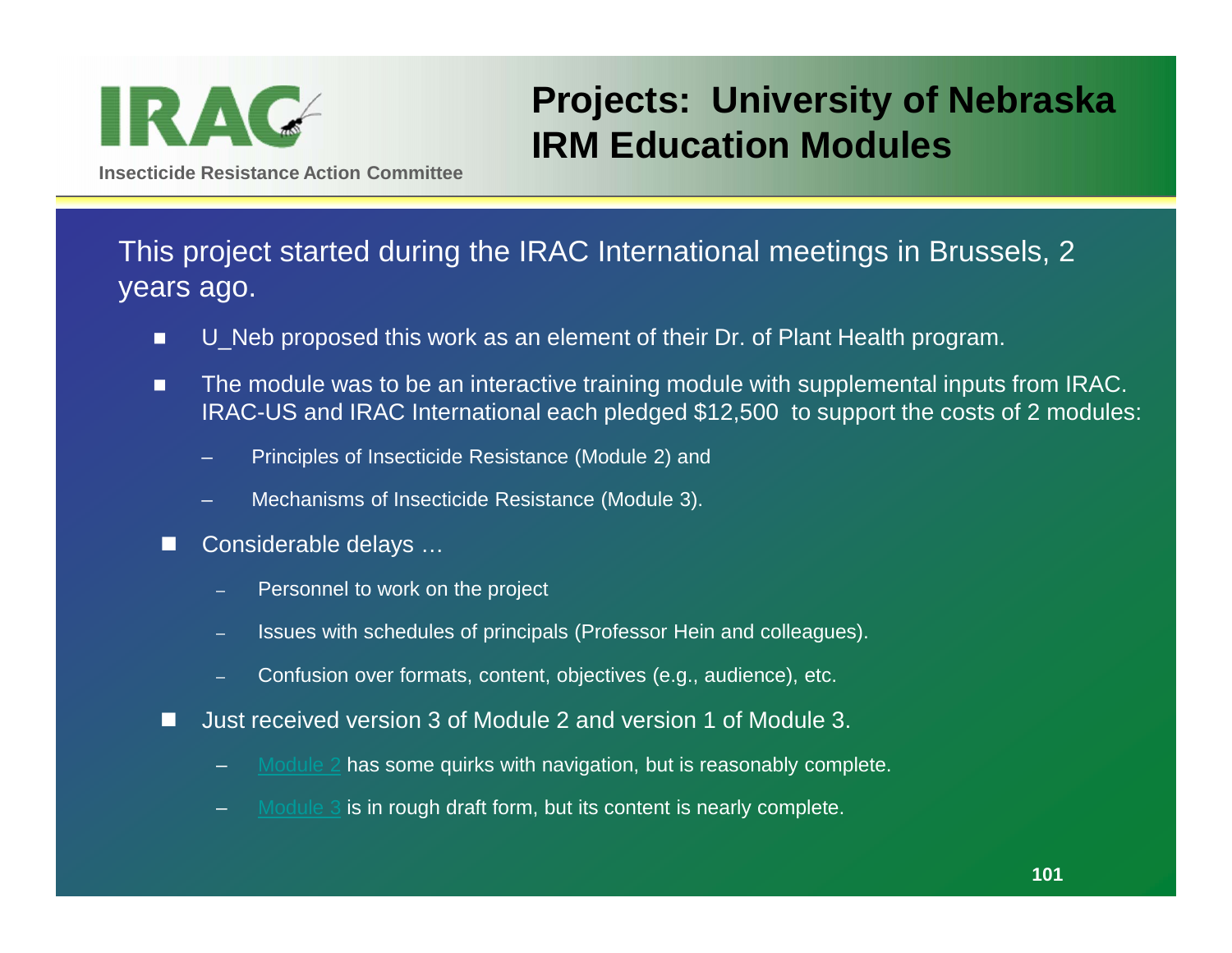

#### **Projects: University of Nebraska IRM Education Modules**

- To be resolved …
- We have listed IRAC credit on the front page of each module. If IRAC wants this listed in any different manner this can be done to meet your wishes on how this is done.
- п These two modules are only meant to address two aspects of resistance and management.
- $\blacksquare$  We are interested in feedback on the materials that are presented so that it can be improved. If the major concerns are to incorporate more animations, etc. this is very expensive and not possible with the budget we had to work with.